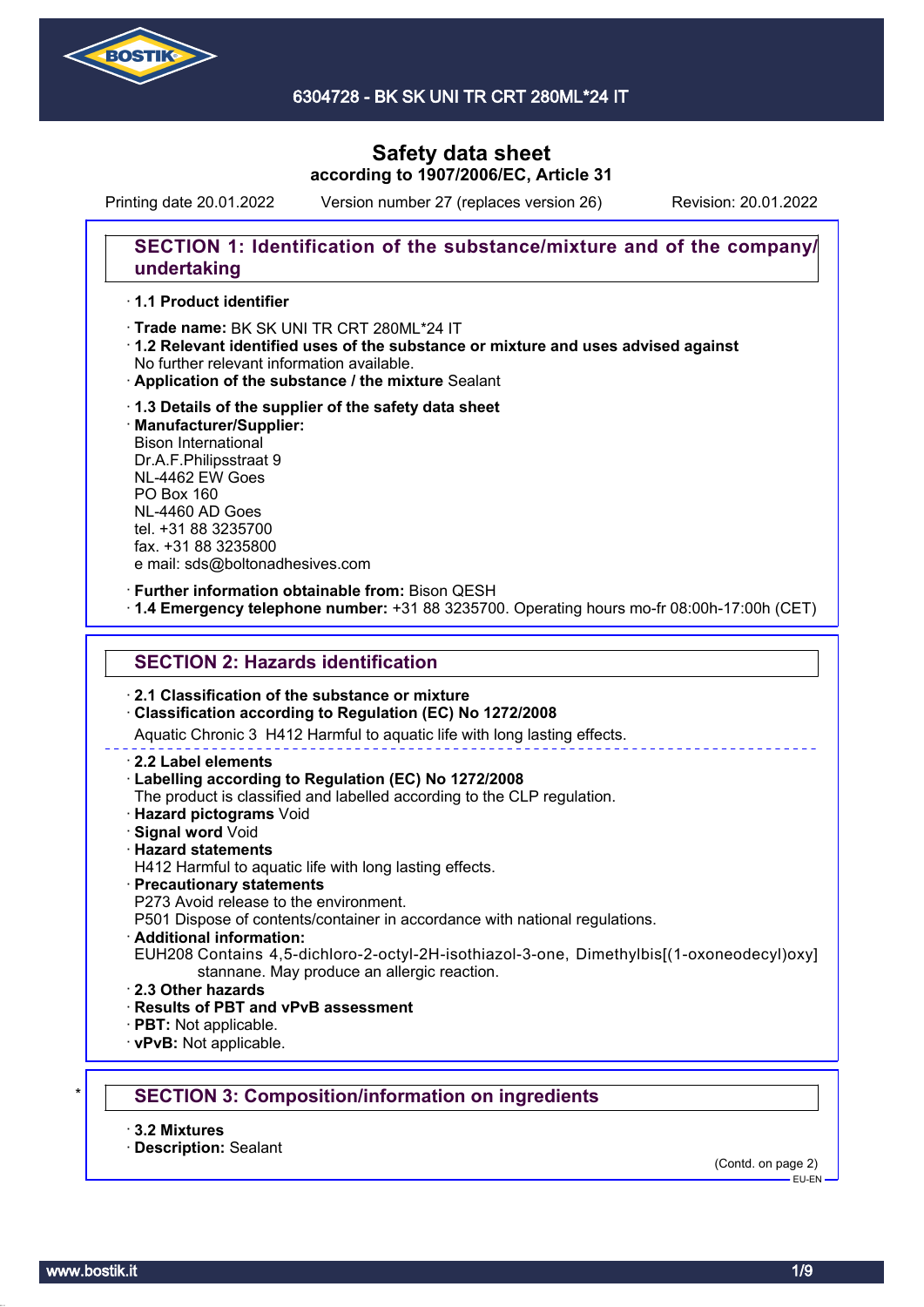

Printing date 20.01.2022 Version number 27 (replaces version 26) Revision: 20.01.2022

Trade name: BK SK UNI TR CRT 280ML\*24 IT

|                                                                                                 |                                                                                                                                                                                                                                                                                                                                                     | (Contd. of page 1) |
|-------------------------------------------------------------------------------------------------|-----------------------------------------------------------------------------------------------------------------------------------------------------------------------------------------------------------------------------------------------------------------------------------------------------------------------------------------------------|--------------------|
| Dangerous components:                                                                           |                                                                                                                                                                                                                                                                                                                                                     |                    |
| EC number: 932-078-5<br>Reg.nr.: 01-2119552497-29                                               | Hydrocarbons, C13-C23, n-alkanes, isoalkanes,<br>cyclics, $< 0.03\%$ aromatics<br><b>Asp. Tox. 1, H304</b>                                                                                                                                                                                                                                          | 25-50%             |
| CAS: 13463-67-7<br>EINECS: 236-675-5<br>Index number: 022-006-00-2<br>Reg.nr.: 01-2119489379-17 | titanium dioxide<br>Carc. 2, H351, EUH212                                                                                                                                                                                                                                                                                                           | $≥0.1 - 1%$        |
| CAS: 556-67-2<br>EINECS: 209-136-7<br>Index number: 014-018-00-1<br>Reg.nr.: 01-2119529238-36   | octamethylcyclotetrasiloxane<br><b>Elam.</b> Liq. 3, H226; <b>Bridge Repr. 2, H361f</b> ;<br>Aquatic Chronic 1, H410 (M=10)<br>PBT; vPvB                                                                                                                                                                                                            | $≥0.025$ -<0.25%   |
| CAS: 64359-81-5<br>EINECS: 264-843-8<br>Index number: 613-335-00-8<br>Reg.nr.: 01-2119822700-58 | 4,5-dichloro-2-octyl-2H-isothiazol-3-one<br>Skin Corr. 1B, H314; Aquatic Acute 1, H400;<br>$\langle \cdot \rangle$ Acute Tox. 4, H302; Skin Sens. 1, H317; STOT<br>SE 3, H335<br>Specific concentration limits:<br>Skin Sens. 1; H317: C ≥ 0.03 %<br>Skin Sens. 1A; H317: 0.03 % $\leq C$ < 0.03 %<br>Skin Sens. 1B; H317: 0.03 % $\leq C$ < 0.03 % | $< 0.03\%$         |
| CAS: 68928-76-7<br>EINECS: 273-028-6<br>Reg.nr.: 01-2120770324-57                               | Dimethylbis[(1-oxoneodecyl)oxy]stannane<br>Decute Tox. 4, H302; Skin Irrit. 2, H315; Skin<br>Sens. 1A, H317; Aquatic Chronic 3, H412                                                                                                                                                                                                                | $< 0.1\%$          |

### **SECTION 4: First aid measures**

· **4.1 Description of first aid measures**

- · **General information:** No special measures required.
- · **After inhalation:**

Supply fresh air; consult doctor in case of complaints. No special measures required.

- · **After skin contact:** Generally the product does not irritate the skin.
- · **After eye contact:** Rinse opened eye for several minutes under running water.
- After swallowing: If symptoms persist consult doctor.
- · **4.2 Most important symptoms and effects, both acute and delayed** No further relevant information available.
- · **4.3 Indication of any immediate medical attention and special treatment needed** No further relevant information available.

### **SECTION 5: Firefighting measures**

- · **5.1 Extinguishing media**
- · **Suitable extinguishing agents:** Use fire extinguishing methods suitable to surrounding conditions.
- · **5.2 Special hazards arising from the substance or mixture**
- No further relevant information available.

(Contd. on page 3)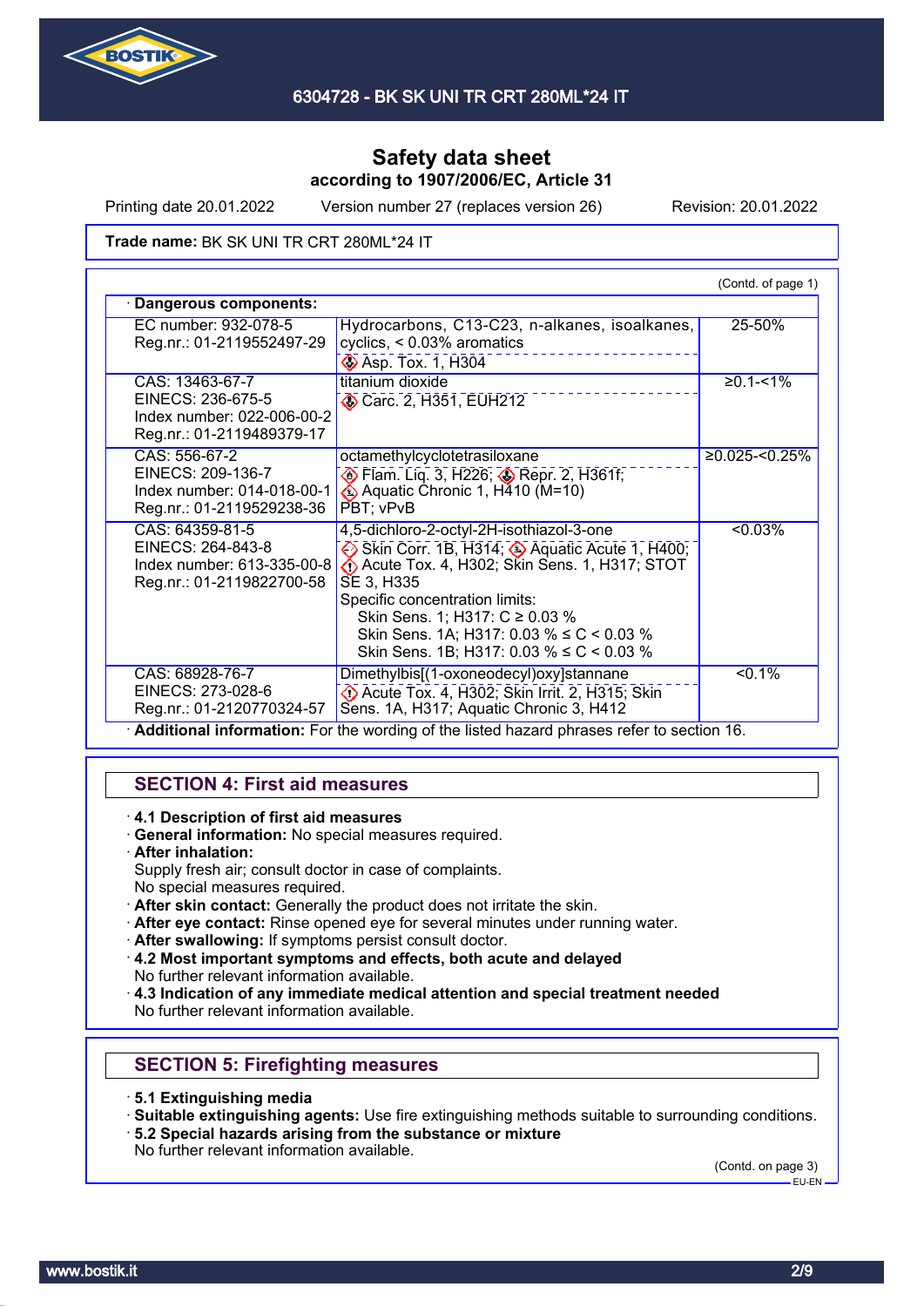

6304728 - BK SK UNI TR CRT 280ML\*24 IT

### **Safety data sheet according to 1907/2006/EC, Article 31**

Printing date 20.01.2022 Version number 27 (replaces version 26) Revision: 20.01.2022

(Contd. of page 2)

### Trade name: BK SK UNI TR CRT 280ML\*24 IT

#### · **5.3 Advice for firefighters**

· **Protective equipment:** No special measures required.

### **SECTION 6: Accidental release measures**

- · **6.1 Personal precautions, protective equipment and emergency procedures** Not required.
- · **6.2 Environmental precautions:**

Do not allow product to reach sewage system or any water course.

Inform respective authorities in case of seepage into water course or sewage system.

- Do not allow to enter sewers/ surface or ground water.
- · **6.3 Methods and material for containment and cleaning up:**

Send for recovery or disposal in suitable receptacles.

Absorb with liquid-binding material (sand, diatomite, acid binders, universal binders, sawdust).

- · **6.4 Reference to other sections**
- No dangerous substances are released.

See Section 7 for information on safe handling.

- See Section 8 for information on personal protection equipment.
- See Section 13 for disposal information.

### **SECTION 7: Handling and storage**

· **7.1 Precautions for safe handling** No special precautions are necessary if used correctly.

- · **Information about fire and explosion protection:** No special measures required.
- · **7.2 Conditions for safe storage, including any incompatibilities**
- · **Storage:**
- · **Requirements to be met by storerooms and receptacles:** No special requirements.
- · **Information about storage in one common storage facility:** Not required.
- · **Further information about storage conditions:** None.
- · **Storage class:** 12
- · **7.3 Specific end use(s)** No further relevant information available.

### **SECTION 8: Exposure controls/personal protection**

- · **8.1 Control parameters**
- · **Ingredients with limit values that require monitoring at the workplace:**

The product does not contain any relevant quantities of materials with critical values that have to be monitored at the workplace.

- · **Additional information:** The lists valid during the making were used as basis.
- · **8.2 Exposure controls**
- · **Appropriate engineering controls** No further data; see item 7.
- · **Individual protection measures, such as personal protective equipment**
- · **General protective and hygienic measures:**

The usual precautionary measures are to be adhered to when handling chemicals. Wash hands before breaks and at the end of work.

· **Respiratory protection:** Not required.

(Contd. on page 4) EU-EN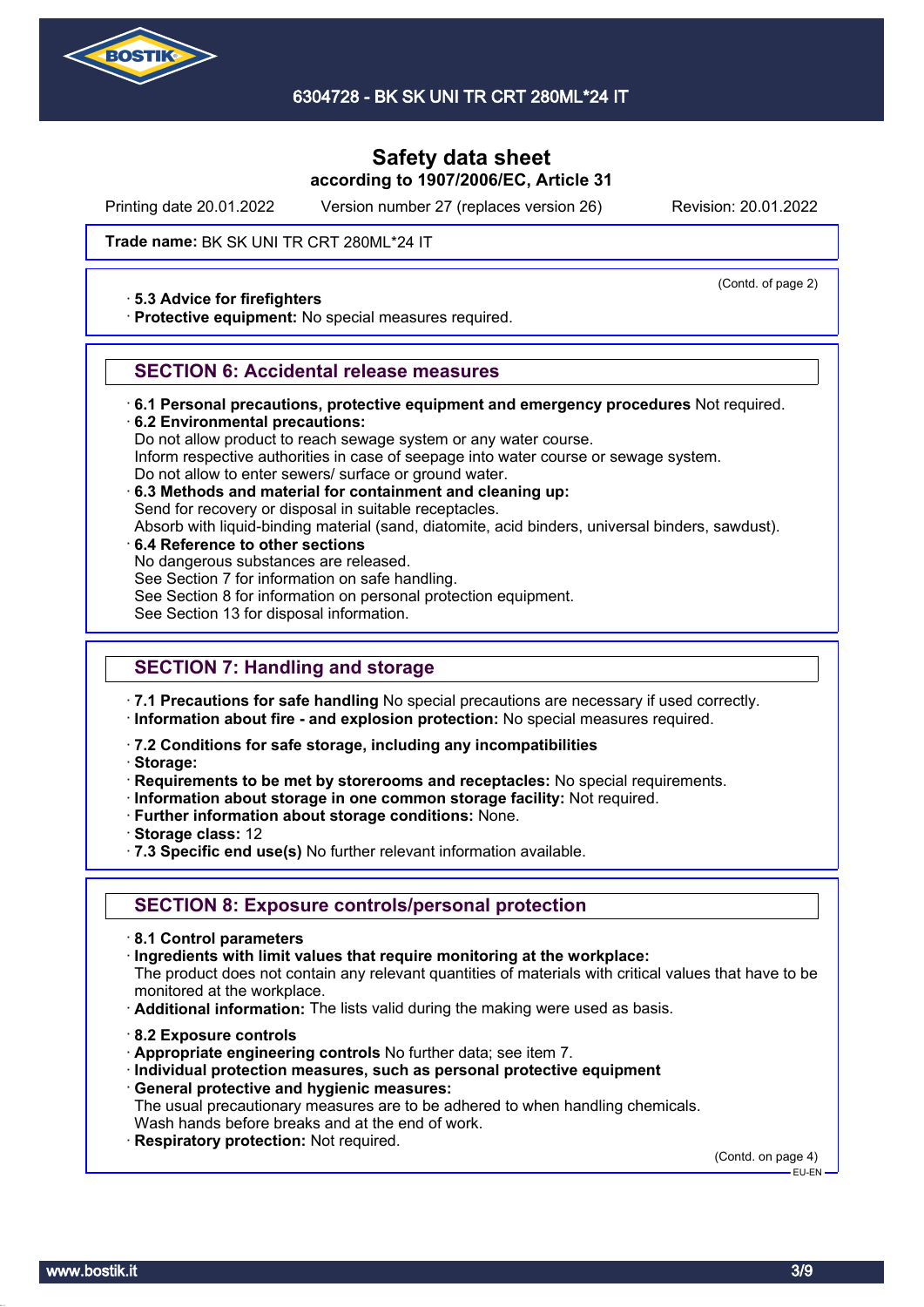

Printing date 20.01.2022 Version number 27 (replaces version 26) Revision: 20.01.2022

(Contd. of page 3)

#### Trade name: BK SK UNI TR CRT 280ML\*24 IT

#### · **Hand protection**

The glove material has to be impermeable and resistant to the product/ the substance/ the preparation.

Selection of the glove material on consideration of the penetration times, rates of diffusion and the degradation

· **Material of gloves** Recommended thickness of the material: > 0,12 mm Nitrile rubber, NBR

· **Penetration time of glove material** For the mixture of chemicals mentioned below the penetration time has to be at least 10 minutes (Permeation according to EN 374 Part 3: Level 1).

· **Eye/face protection** Goggles recommended during refilling

### **SECTION 9: Physical and chemical properties**

| 9.1 Information on basic physical and chemical properties |                                                                                                                                                                          |
|-----------------------------------------------------------|--------------------------------------------------------------------------------------------------------------------------------------------------------------------------|
| <b>General Information</b>                                | Fluid                                                                                                                                                                    |
| · Physical state                                          |                                                                                                                                                                          |
| · Colour:                                                 | According to product specification                                                                                                                                       |
| · Odour:                                                  | Characteristic                                                                                                                                                           |
| Odour threshold:                                          | Not determined.                                                                                                                                                          |
| · Melting point/freezing point:                           | Undetermined.                                                                                                                                                            |
| · Boiling point or initial boiling point and              |                                                                                                                                                                          |
| boiling range                                             | 2230 °C                                                                                                                                                                  |
| · Flammability                                            | Not applicable.                                                                                                                                                          |
| · Lower and upper explosion limit                         |                                                                                                                                                                          |
| · Lower:                                                  | Not determined.                                                                                                                                                          |
| · Upper:                                                  | Not determined.                                                                                                                                                          |
| · Flash point:                                            | Not applicable.                                                                                                                                                          |
| · Auto-ignition temperature:                              | Product is not selfigniting.                                                                                                                                             |
| · Decomposition temperature:                              | Not determined.                                                                                                                                                          |
| · pH                                                      | Not determined.                                                                                                                                                          |
| · Viscosity:                                              |                                                                                                                                                                          |
| <b>Kinematic viscosity</b>                                | Not determined.                                                                                                                                                          |
| · Dynamic:                                                | Not determined.                                                                                                                                                          |
| · Solubility                                              |                                                                                                                                                                          |
| water:                                                    | Not miscible or difficult to mix.                                                                                                                                        |
| · Partition coefficient n-octanol/water (log              |                                                                                                                                                                          |
| value)                                                    | Not determined.                                                                                                                                                          |
|                                                           | Not determined.                                                                                                                                                          |
| · Vapour pressure:                                        |                                                                                                                                                                          |
| · Density and/or relative density                         |                                                                                                                                                                          |
| · Density at 20 °C:                                       | $0.97$ g/cm <sup>3</sup>                                                                                                                                                 |
| · Relative density                                        | Not determined.                                                                                                                                                          |
| · Vapour density                                          | Not determined.                                                                                                                                                          |
| 9.2 Other information                                     | All relevant physical data were determined for the<br>mixture. All non-determined data are not<br>measurable or not relevant for the<br>characterization of the mixture. |
|                                                           | (Contd. on page 5)                                                                                                                                                       |
|                                                           | - EU-EN -                                                                                                                                                                |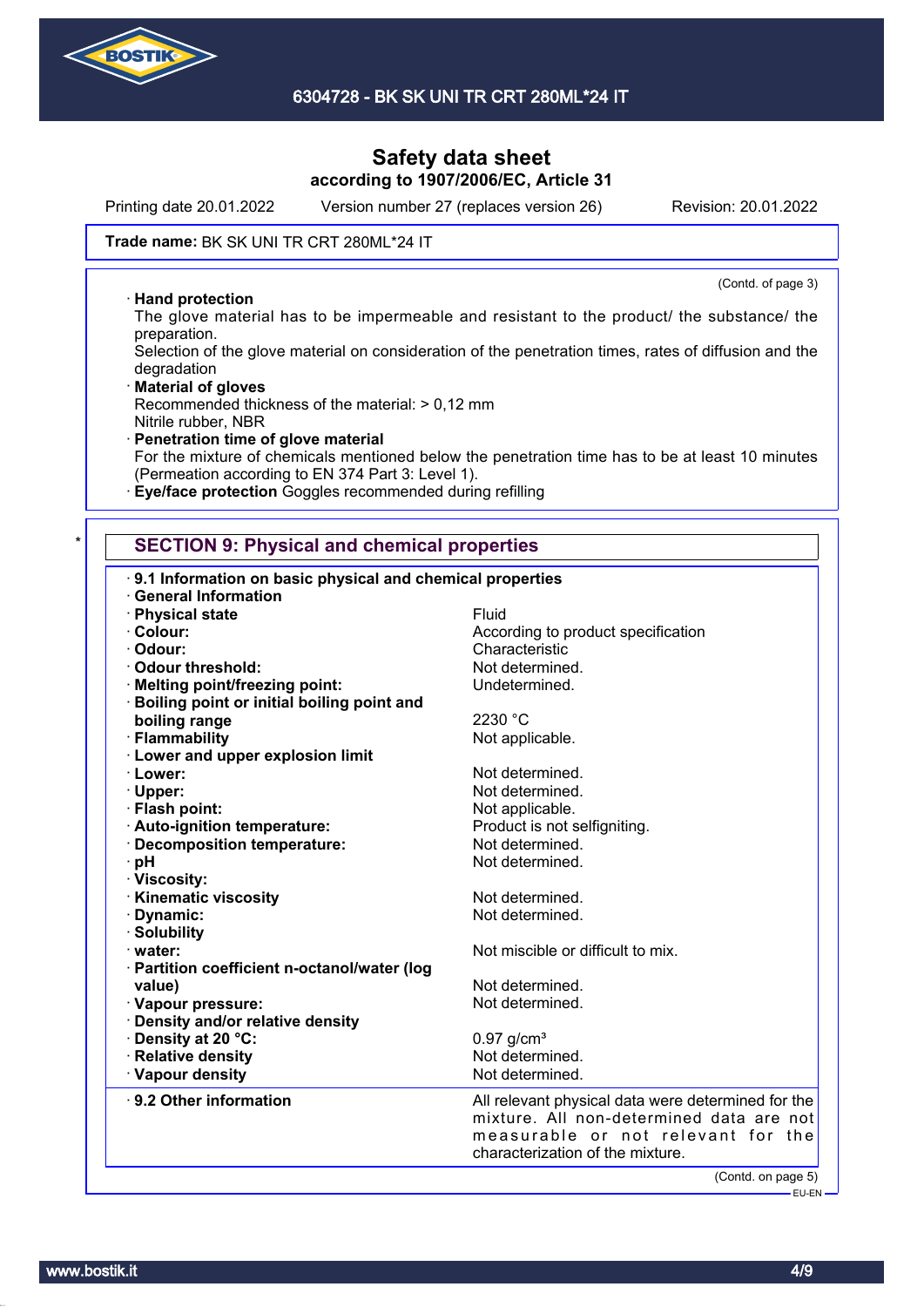

Printing date 20.01.2022 Version number 27 (replaces version 26) Revision: 20.01.2022

#### Trade name: BK SK UNI TR CRT 280ML\*24 IT

|                                                                                  | (Contd. of page 4)                            |
|----------------------------------------------------------------------------------|-----------------------------------------------|
| · Appearance:                                                                    |                                               |
| · Form:                                                                          | Fluid                                         |
| Important information on protection of health<br>and environment, and on safety. |                                               |
| · Ignition temperature:                                                          | $>370$ °C                                     |
| <b>Explosive properties:</b>                                                     | Product does not present an explosion hazard. |
| · Solvent content:                                                               |                                               |
| · Solids content:                                                                | 62.0 %                                        |
| Change in condition                                                              |                                               |
| <b>Evaporation rate</b>                                                          | Not determined.                               |
| Information with regard to physical hazard<br>classes                            |                                               |
| · Explosives                                                                     | Void                                          |
| · Flammable gases                                                                | Void                                          |
| · Aerosols                                                                       | Void                                          |
| Oxidising gases                                                                  | Void                                          |
| · Gases under pressure                                                           | Void                                          |
| · Flammable liquids                                                              | Void                                          |
| · Flammable solids                                                               | Void                                          |
| · Self-reactive substances and mixtures                                          | Void                                          |
| · Pyrophoric liquids                                                             | Void                                          |
| · Pyrophoric solids                                                              | Void                                          |
| · Self-heating substances and mixtures                                           | Void                                          |
| · Substances and mixtures, which emit                                            |                                               |
| flammable gases in contact with water                                            | Void                                          |
| <b>⋅ Oxidising liquids</b>                                                       | Void                                          |
| · Oxidising solids                                                               | Void                                          |
| Organic peroxides                                                                | Void                                          |
| Corrosive to metals                                                              | Void                                          |
| <b>Desensitised explosives</b>                                                   | Void                                          |

### **SECTION 10: Stability and reactivity**

- · **10.1 Reactivity** No further relevant information available.
- · **10.2 Chemical stability**
- · **Thermal decomposition / conditions to be avoided:**
- No decomposition if used according to specifications.
- · **10.3 Possibility of hazardous reactions** No dangerous reactions known.
- · **10.4 Conditions to avoid** No further relevant information available.
- · **10.5 Incompatible materials:** No further relevant information available.
- · **10.6 Hazardous decomposition products:** No dangerous decomposition products known.

### **SECTION 11: Toxicological information**

· **11.1 Information on hazard classes as defined in Regulation (EC) No 1272/2008**

· **Acute toxicity** Based on available data, the classification criteria are not met.

(Contd. on page 6) EU-EN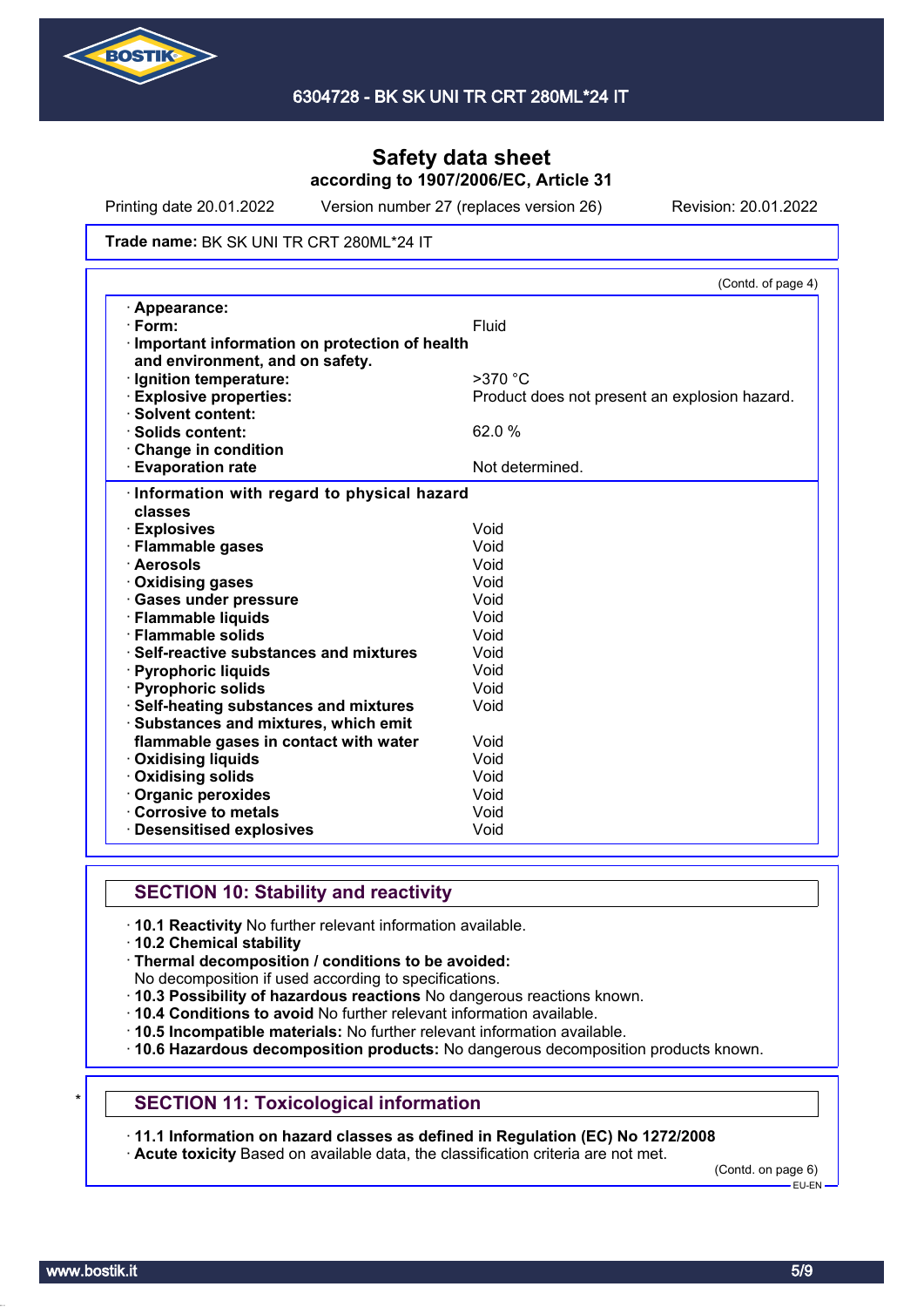

Printing date 20.01.2022 Version number 27 (replaces version 26) Revision: 20.01.2022

#### Trade name: BK SK UNI TR CRT 280ML\*24 IT

|                                                  |                             | · LD/LC50 values relevant for classification:                                                                                                                                                                                                                                                                                                                                                                                                                                                                                                                                    |              |
|--------------------------------------------------|-----------------------------|----------------------------------------------------------------------------------------------------------------------------------------------------------------------------------------------------------------------------------------------------------------------------------------------------------------------------------------------------------------------------------------------------------------------------------------------------------------------------------------------------------------------------------------------------------------------------------|--------------|
|                                                  | 13463-67-7 titanium dioxide |                                                                                                                                                                                                                                                                                                                                                                                                                                                                                                                                                                                  |              |
| Oral                                             | LD50                        | >20000 mg/kg (rat)                                                                                                                                                                                                                                                                                                                                                                                                                                                                                                                                                               |              |
| Dermal                                           | <b>LD50</b>                 | >10000 mg/kg (rabbit)                                                                                                                                                                                                                                                                                                                                                                                                                                                                                                                                                            |              |
|                                                  |                             | Inhalative LC50/4 h $>6.82$ mg/l (rat)                                                                                                                                                                                                                                                                                                                                                                                                                                                                                                                                           |              |
|                                                  |                             | 64359-81-5 4,5-dichloro-2-octyl-2H-isothiazol-3-one                                                                                                                                                                                                                                                                                                                                                                                                                                                                                                                              |              |
| Oral                                             | <b>LD50</b>                 | 567 mg/kg (ATE)                                                                                                                                                                                                                                                                                                                                                                                                                                                                                                                                                                  |              |
|                                                  |                             | Inhalative LC50/4 h 0.16 mg/l (ATE)                                                                                                                                                                                                                                                                                                                                                                                                                                                                                                                                              |              |
| <b>Germ cell mutagenicity</b><br>Not applicable. |                             | Based on available data, the classification criteria are not met.<br>Carcinogenicity Based on available data, the classification criteria are not met.<br>Reproductive toxicity Based on available data, the classification criteria are not met.<br><b>STOT-single exposure</b> Based on available data, the classification criteria are not met.<br>STOT-repeated exposure Based on available data, the classification criteria are not met.<br>· Aspiration hazard Based on available data, the classification criteria are not met.<br>Additional toxicological information: |              |
| Sensitisation Not applicable.                    |                             | · Acute effects (acute toxicity, irritation and corrosivity) Not applicable.<br>· Repeated dose toxicity Not applicable.<br>11.2 Information on other hazards                                                                                                                                                                                                                                                                                                                                                                                                                    |              |
|                                                  |                             | <b>Endocrine disrupting properties</b>                                                                                                                                                                                                                                                                                                                                                                                                                                                                                                                                           |              |
|                                                  |                             | 540-97-6 dodecamethylcyclohexasiloxane (D6)                                                                                                                                                                                                                                                                                                                                                                                                                                                                                                                                      | List II      |
| 556-67-2                                         |                             | octamethylcyclotetrasiloxane                                                                                                                                                                                                                                                                                                                                                                                                                                                                                                                                                     | List II; III |

- · **vPvB:** Not applicable.
- · **12.6 Endocrine disrupting properties**
- For information on endocrine disrupting properties see section 11.
- · **12.7 Other adverse effects**
- · **Remark:** Harmful to fish
- · **Additional ecological information:**
- · **General notes:**

Water hazard class 2 (German Regulation) (Self-assessment): hazardous for water Do not allow product to reach ground water, water course or sewage system. Danger to drinking water if even small quantities leak into the ground.

(Contd. on page 7) –<br>EU-EN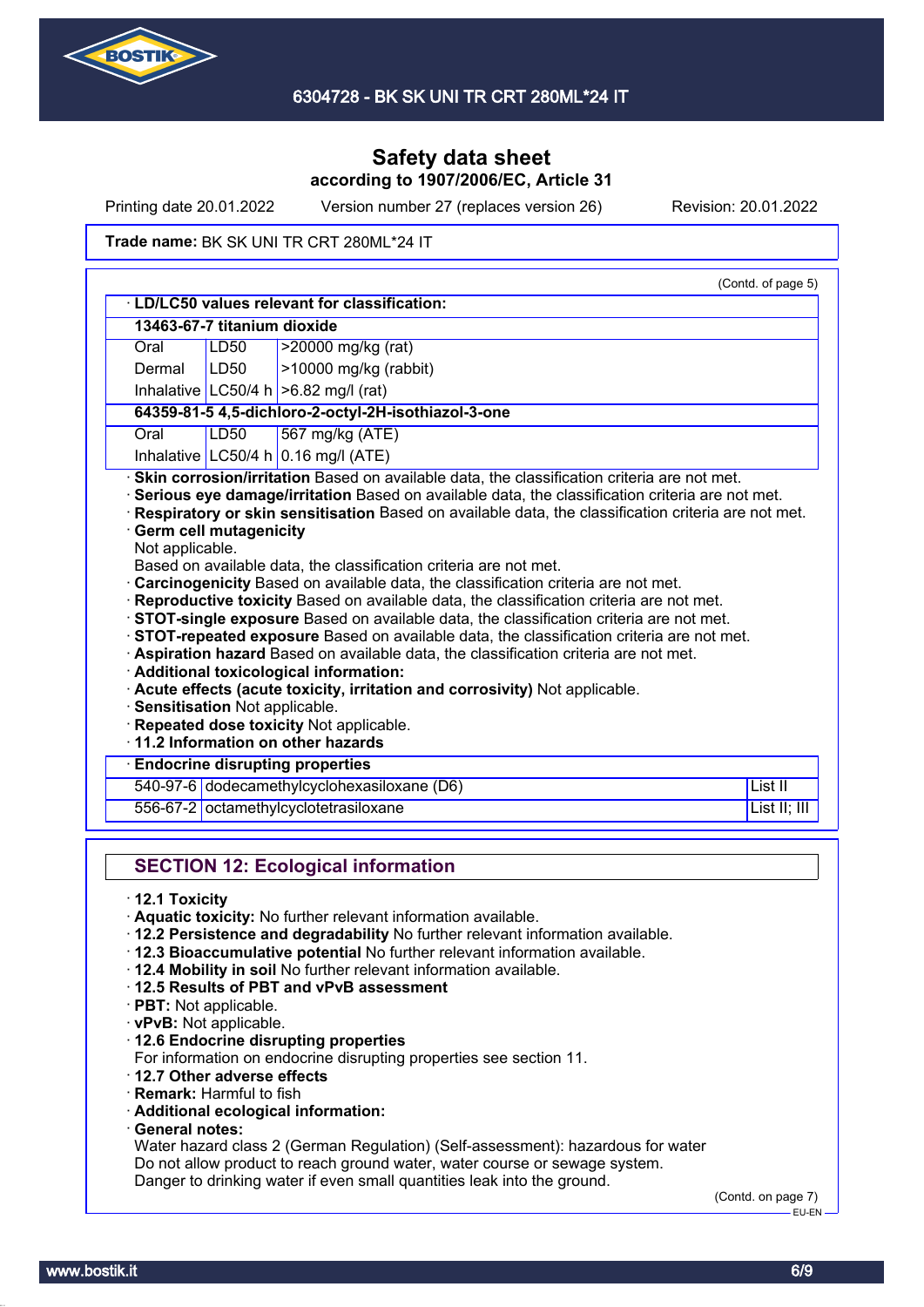

Printing date 20.01.2022 Version number 27 (replaces version 26) Revision: 20.01.2022

#### Trade name: BK SK UNI TR CRT 280ML\*24 IT

Harmful to aquatic organisms

# (Contd. of page 6)

### **SECTION 13: Disposal considerations**

### · **13.1 Waste treatment methods**

#### · **Recommendation**

Must not be disposed together with household garbage. Do not allow product to reach sewage system.

Disposal must be made according to official regulations.

### · **Uncleaned packaging:**

### · **Recommendation:**

Packagings that may not be cleansed are to be disposed of in the same manner as the product.

| <b>SECTION 14: Transport information</b> |  |
|------------------------------------------|--|
|------------------------------------------|--|

| 14.1 UN number or ID number<br>· ADR/ADN, IMDG, IATA                   | not regulated                                                                                                                                                       |
|------------------------------------------------------------------------|---------------------------------------------------------------------------------------------------------------------------------------------------------------------|
| $\cdot$ ADN                                                            | not regulated                                                                                                                                                       |
| 14.2 UN proper shipping name<br>· ADR/ADN, ADN, IMDG, IATA             | not regulated                                                                                                                                                       |
| 14.3 Transport hazard class(es)                                        |                                                                                                                                                                     |
| · ADR/ADN, ADN, IMDG, IATA<br>· Class                                  | not regulated                                                                                                                                                       |
| 14.4 Packing group<br>· ADR/ADN, IMDG, IATA                            | not regulated                                                                                                                                                       |
| 14.5 Environmental hazards:<br>· Marine pollutant:                     | No                                                                                                                                                                  |
| 14.6 Special precautions for user                                      | Not applicable.                                                                                                                                                     |
| 14.7 Maritime transport in bulk according to<br><b>IMO instruments</b> | Not applicable.                                                                                                                                                     |
| · Transport/Additional information:                                    | Not dangerous according to the above<br>specifications.<br><u>__________</u>                                                                                        |
| · IMDG<br>· Remarks:                                                   | Under certain conditions substances in Class 3<br>(flammable liquids) can be classified in<br>packinggroup III.<br>See IMDG, Part 2, Chapter 2.3, Paragraph 2.3.2.2 |
| · UN "Model Regulation":                                               | not regulated                                                                                                                                                       |
|                                                                        | - EU-EN-                                                                                                                                                            |

(Contd. on page 8)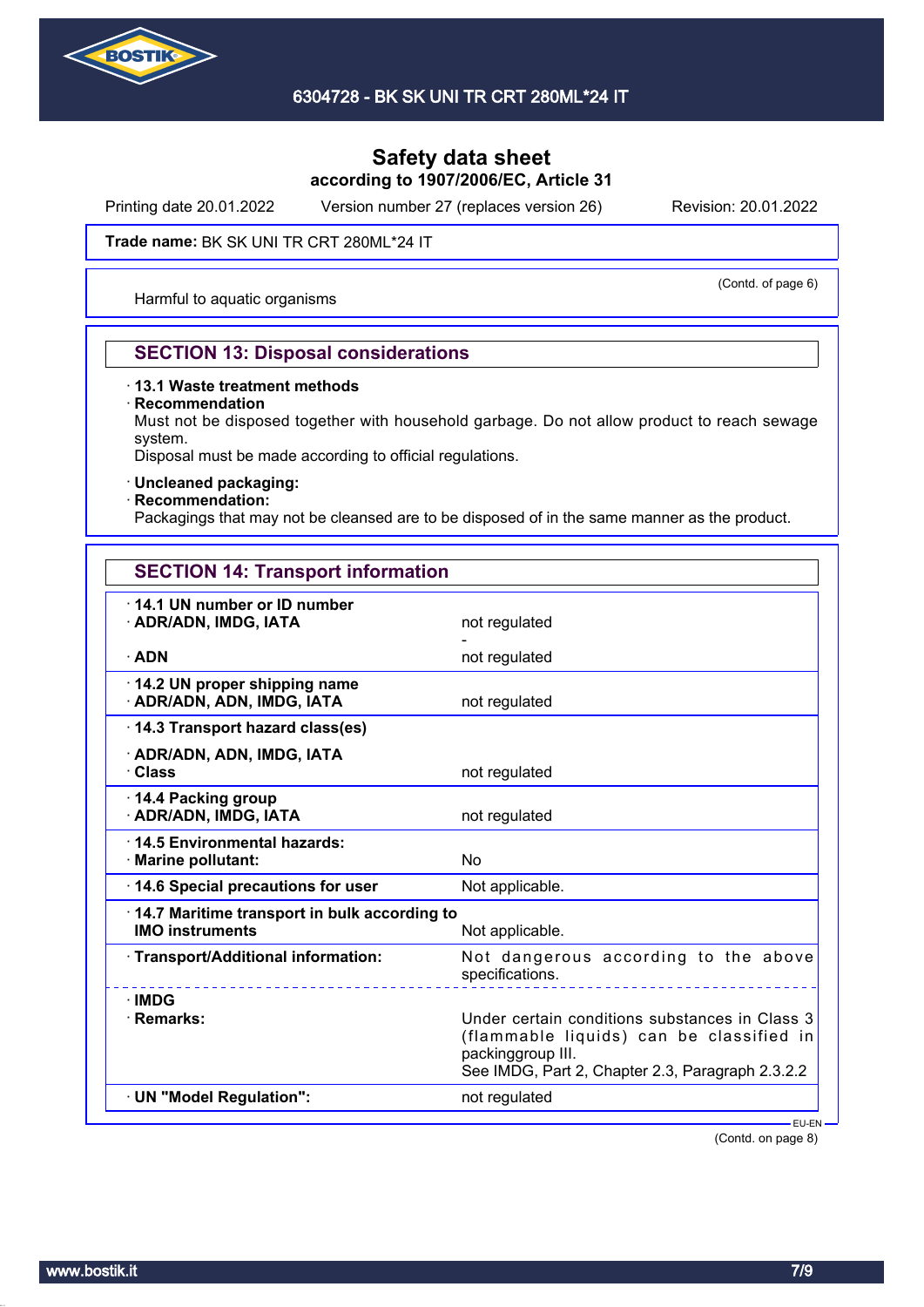

Printing date 20.01.2022 Version number 27 (replaces version 26) Revision: 20.01.2022

#### Trade name: BK SK UNI TR CRT 280ML\*24 IT

(Contd. of page 7)

### **SECTION 15: Regulatory information**

- · **15.1 Safety, health and environmental regulations/legislation specific for the substance or mixture**
- · **Directive 2012/18/EU**
- · **Named dangerous substances ANNEX I** None of the ingredients is listed.
- **REGULATION (EC) No 1907/2006 ANNEX XVII** Conditions of restriction: 3, 70
- · **DIRECTIVE 2011/65/EU on the restriction of the use of certain hazardous substances in electrical and electronic equipment – Annex II**
- None of the ingredients is listed.

· **REGULATION (EU) 2019/1148**

· **Annex I - RESTRICTED EXPLOSIVES PRECURSORS (Upper limit value for the purpose of licensing under Article 5(3))**

None of the ingredients is listed.

· **Annex II - REPORTABLE EXPLOSIVES PRECURSORS**

None of the ingredients is listed.

· **Regulation (EC) No 273/2004 on drug precursors**

None of the ingredients is listed.

· **Regulation (EC) No 111/2005 laying down rules for the monitoring of trade between the Community and third countries in drug precursors**

None of the ingredients is listed.

· **15.2 Chemical safety assessment:** A Chemical Safety Assessment has not been carried out.

### **SECTION 16: Other information**

This information is based on our present knowledge. However, this shall not constitute a guarantee for any specific product features and shall not establish a legally valid contractual relationship.

#### · **Relevant phrases**

- H226 Flammable liquid and vapour.
- H302 Harmful if swallowed.
- H304 May be fatal if swallowed and enters airways.
- H314 Causes severe skin burns and eye damage.
- H315 Causes skin irritation.
- H317 May cause an allergic skin reaction.
- H335 May cause respiratory irritation.
- H351 Suspected of causing cancer.
- H361f Suspected of damaging fertility.
- H400 Very toxic to aquatic life.
- H410 Very toxic to aquatic life with long lasting effects.
- H412 Harmful to aquatic life with long lasting effects.

EUH212 Warning! Hazardous respirable dust may be formed when used. Do not breathe dust.

(Contd. on page 9) EU-EN